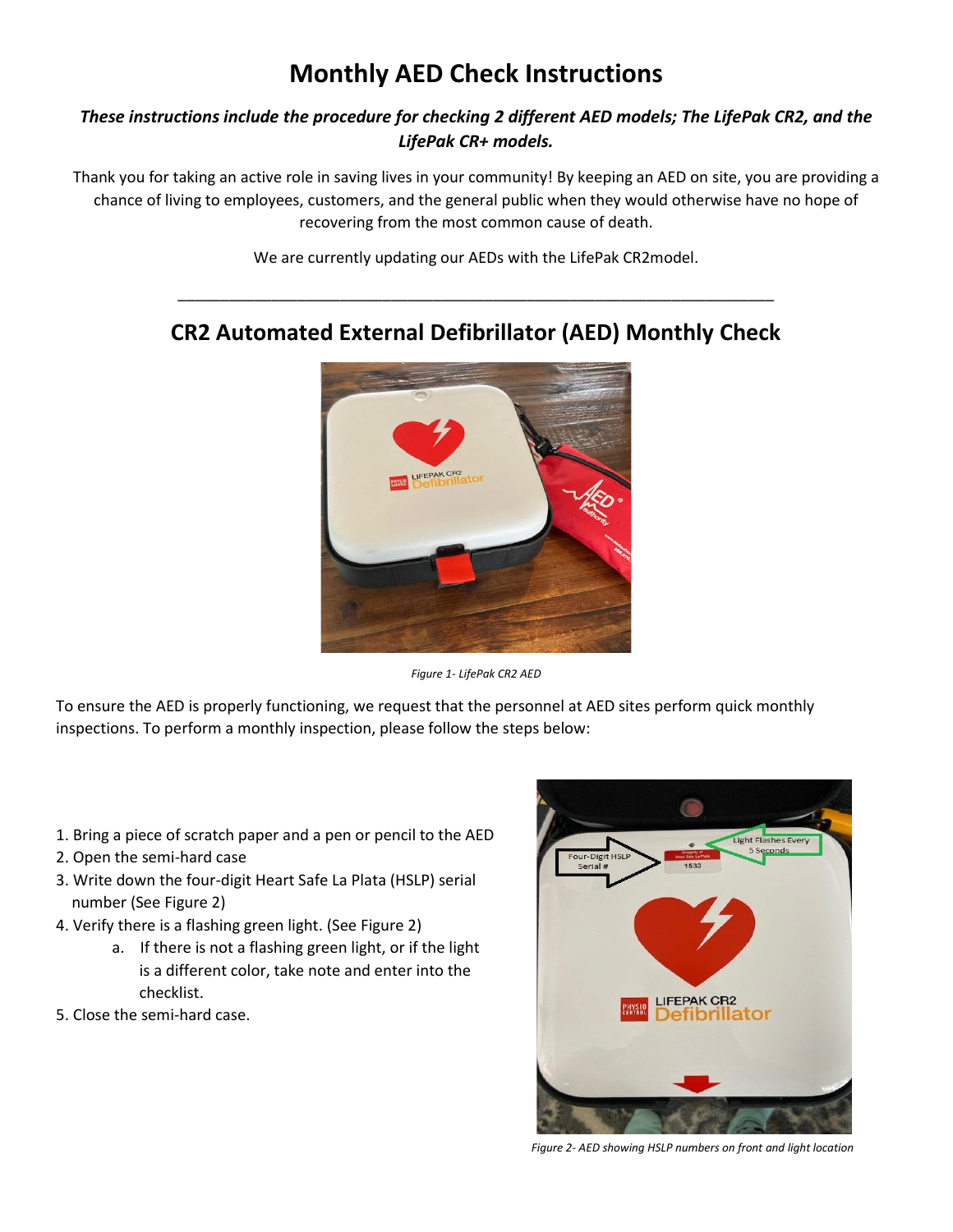#### 6. Complete the user checklist on the HSLP website, located at

<https://www.heartsafelaplata.org/monthly-aed-checklist> (See Figures 3 and 8)

- a. "Site location" is the address or building name (e.g., Durango High School or 2390 Main Avenue)
- b. Questions or comments can be left in the "Notes" field
- c. Kaylie Smith is our Program Director, please call her at (970) 799-3260 if you have any questions or concerns.

|                                            | Directions for Checking Your AED                                                                    |  |
|--------------------------------------------|-----------------------------------------------------------------------------------------------------|--|
|                                            | If your AED has been USED on a patient, please contact Heart Safe La Plata directly at 970-799-3260 |  |
| <b>HSLP Inventory Number*</b>              |                                                                                                     |  |
| 1210                                       |                                                                                                     |  |
| Site Location (example- Durango Library) * |                                                                                                     |  |
| Heart Safe La Plata, 142 Sheppard Drive    |                                                                                                     |  |
| Date <sup>*</sup>                          |                                                                                                     |  |
| 01/01/2022                                 |                                                                                                     |  |
| Name*                                      |                                                                                                     |  |
| Kaylie Smith                               |                                                                                                     |  |
| Email Address <sup>*</sup>                 |                                                                                                     |  |
| heartsafelaplata@gmail.com                 |                                                                                                     |  |
|                                            | Check Use By Date on QUIK-PAK Electrode Packet                                                      |  |
| 01/01/2022                                 |                                                                                                     |  |
| Check Readiness Display for: *             |                                                                                                     |  |
| v   OK Indicator/ Flashing Green Light     |                                                                                                     |  |
| <b>CHARGE-PAK Indicator</b>                |                                                                                                     |  |
| <b>ATTENTION Indicator</b>                 |                                                                                                     |  |
| <b>WRENCH Indicator</b>                    |                                                                                                     |  |
| <b>NOTES</b>                               |                                                                                                     |  |
|                                            | I noticed that the pads are expiring soon, please give me a call (970) 799-3260                     |  |
|                                            |                                                                                                     |  |

*Figures 3 and 8- AED user checklist example from HSLP website*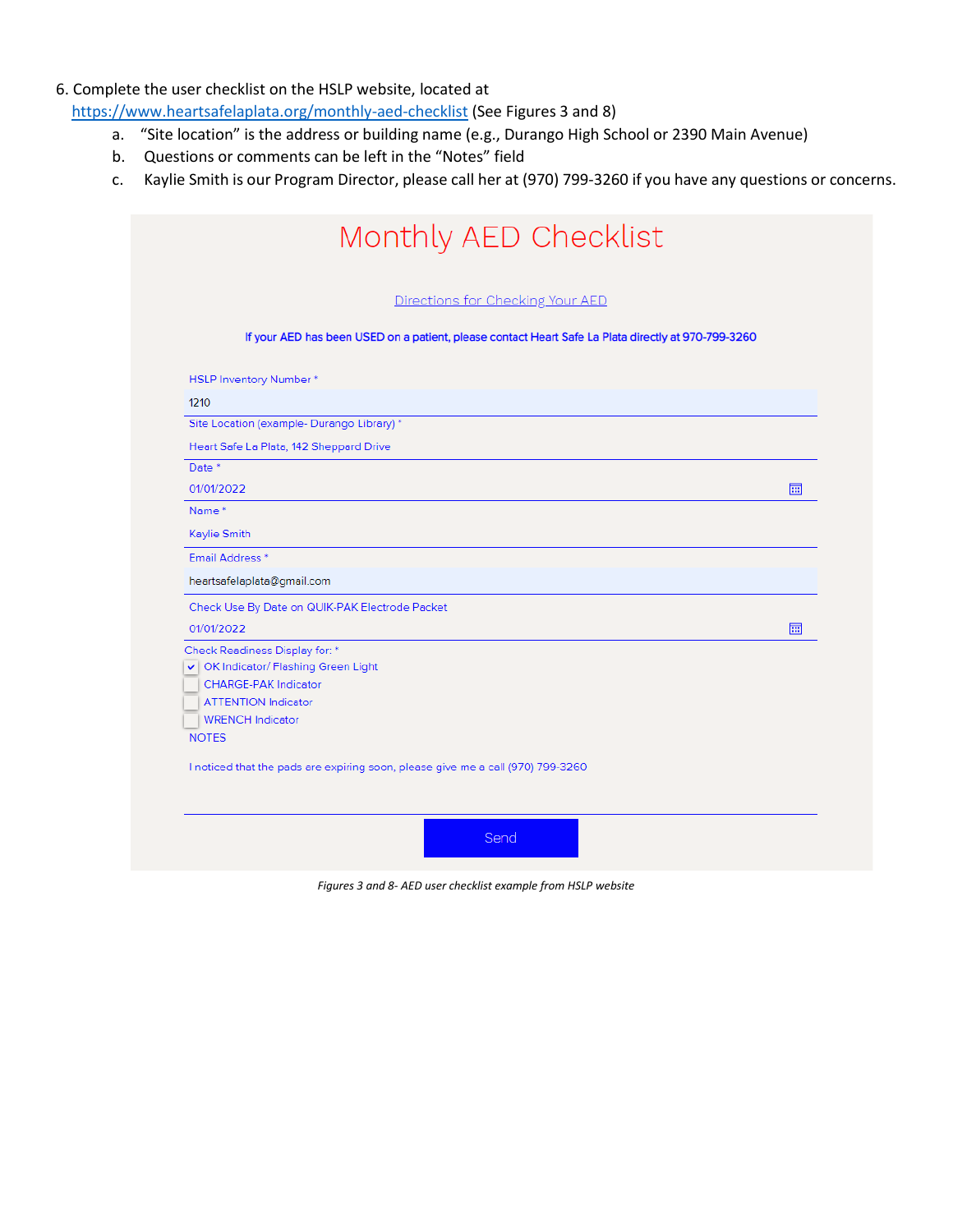

**CR+ Automated External Defibrillator (AED) Monthly Check**

\_\_\_\_\_\_\_\_\_\_\_\_\_\_\_\_\_\_\_\_\_\_\_\_\_\_\_\_\_\_\_\_\_\_\_\_\_\_\_\_\_\_\_\_\_\_\_\_\_\_\_\_\_\_\_\_\_\_\_\_\_\_\_\_\_\_\_\_\_\_

*Figure 4- LifePak CR+ AED*

To ensure the AED is properly functioning, we request that the personnel at AED sites perform quick monthly inspections. To perform a monthly inspection, please follow the steps below:

1. Bring a piece of scratch paper and a pen or pencil to the AED.

2. Open the fabric case.

a. DO NOT open the hard plastic case, this will turn the unit on and drain the battery!

3. Write down the four-digit Heart Safe La Plata (HSLP) serial number (See Figure 5)

a. The HSLP number may be located on the back of the unit

b. There may be stickers with eight-digit serial numbers on them, these are NOT the HSLP numbers.

![](_page_2_Picture_10.jpeg)

*Figure 5- AEDs showing HSLP numbers on front (left) and back (right)*